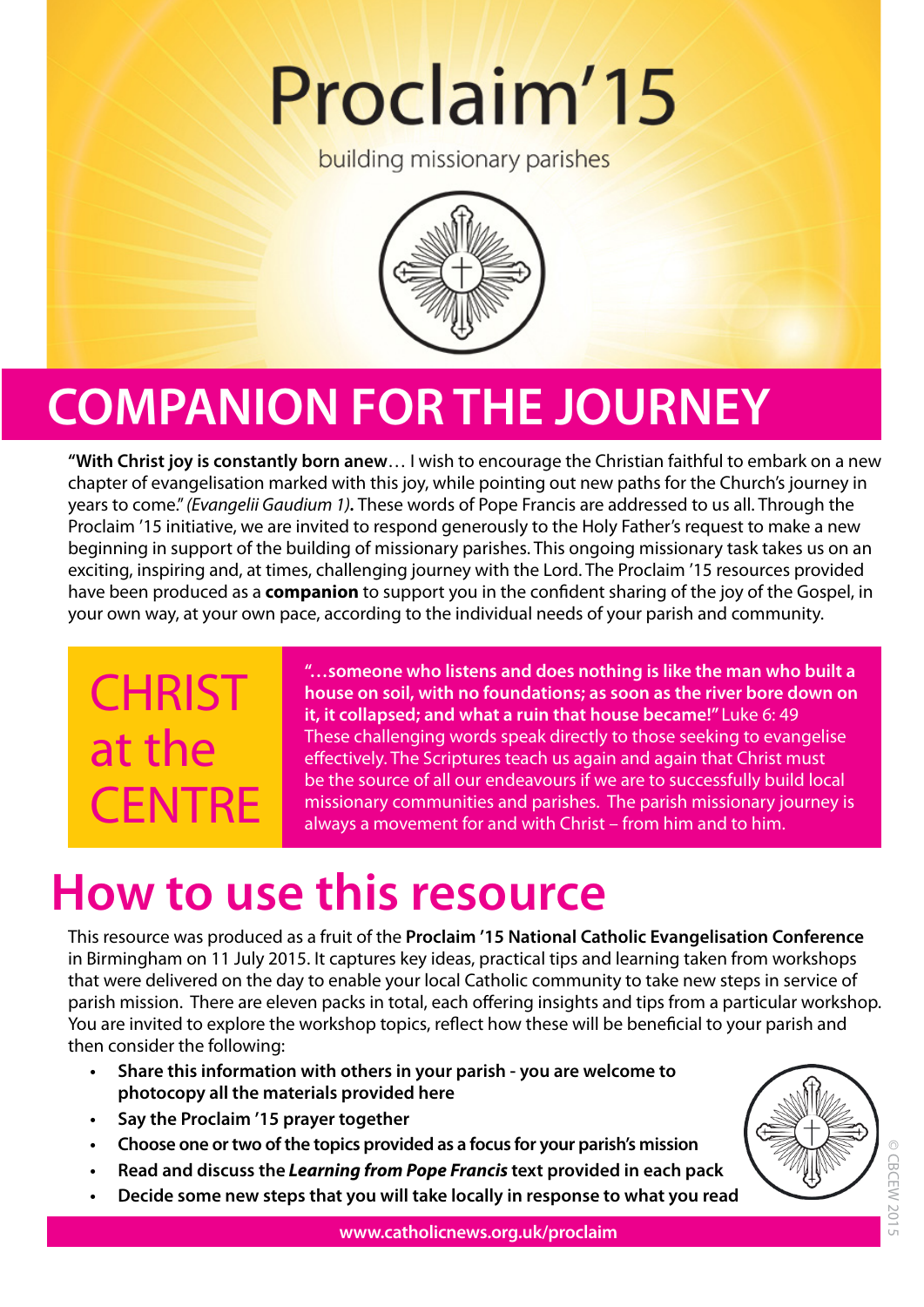### PROCLAIM

## PRAYER Your Constant Companion



### **Food and Fuel for the Journey**

Throughout Jesus's public ministry we observe that prayer was central to his life and mission. He frequently withdrew to pray. He taught his disciples how to pray, so that they would not only experience God's love and mercy, but would be fed spiritually for the great work of evangelisation that was being asked of them. Two thousand years on, it is the same for us today. We are also invited to recommit to the life of prayer as food and fuel for our journey with the Lord, and so become missionary disciples. This theme is repeated in all the Proclaim '15 resources.

## **Start with Prayer**

It is no coincidence that Cardinal Vincent Nichols (Westminster) made prioritising prayer a central theme of his keynote address at the Proclaim ' 15 National Catholic Evangelisation Conference, saying: "To understand our mission then we have to go to the heart of God, the very mystery of the Holy Trinity, the inner life of God. This is spoken of as the Divine '*communio*' – the sharing within the mystery of the persons of God of divine life, love, truth, goodness and beauty. Only from within that inner heart of God does our mission arise. Only from that inner heart of God does our mission find its shape, its purpose, its energy. We are to do something beautiful; something that is of God; something that is for God. So, our mission always starts in our prayer, flows from prayer, from our daily openness to the great mystery of the life of God. It cannot start anywhere else. " Proclaim '15 Conference, 11 July 2015

## **Pray Before You Do**

In the Catechism of the Catholic Church (CCC) we read: "The Gospel according to St Luke emphasises the action of the Holy Spirit and the meaning of prayer in Christ's ministry. Jesus prays before the decisive moments of his mission: before his Father's witness to him during his Baptism and Transfiguration, and before his own fulfillment of the Father's plan of love by his Passion. He also prays before the decisive moments involving the mission of his apostles: at his election and call of the Twelve, before Peter's confession of him as 'the Christ of God,' and again that the faith of the chief of the Apostles may not fail when tempted. Jesus' prayer before the events of salvation that the Father has asked him to fulfill is a humble and trusting commitment of his human will to the loving will of the Father." (CCC 2600)

## **Proclaim Prayer**

**Please join Catholics all over England and Wales in making a humble and trusting commitment to the Lord by saying the Proclaim '15 prayer for the building of missionary parishes:**

### **Loving Father,**

**you so loved the world that you sent us your only Son, that we might believe in him and have eternal life.**

**May we encounter Jesus Christ anew this day and live the Good News with joy.**

**Through the power of your Holy Spirit, help us to "go out to the whole world and proclaim" our faith with confidence.**

**Give us the courage to witness to the Joy of the Gospel by our words and actions.**

**Help our parish to become more welcoming and missionary, so that you may be known and loved by all people.**

**We make this prayer through Our Lord Jesus Christ your Son, who lives and reigns with you and the Holy Spirit, one God for ever and ever, Amen.**

**Our Lady, Star of the New Evangelisation, Pray for us. Blessed John Henry Newman, Pray for us. St Thérèse of Lisieux, Pray for us.**

### **Be persevering in your prayers and be thankful as you stay awake and pray.**

Colossians 4:2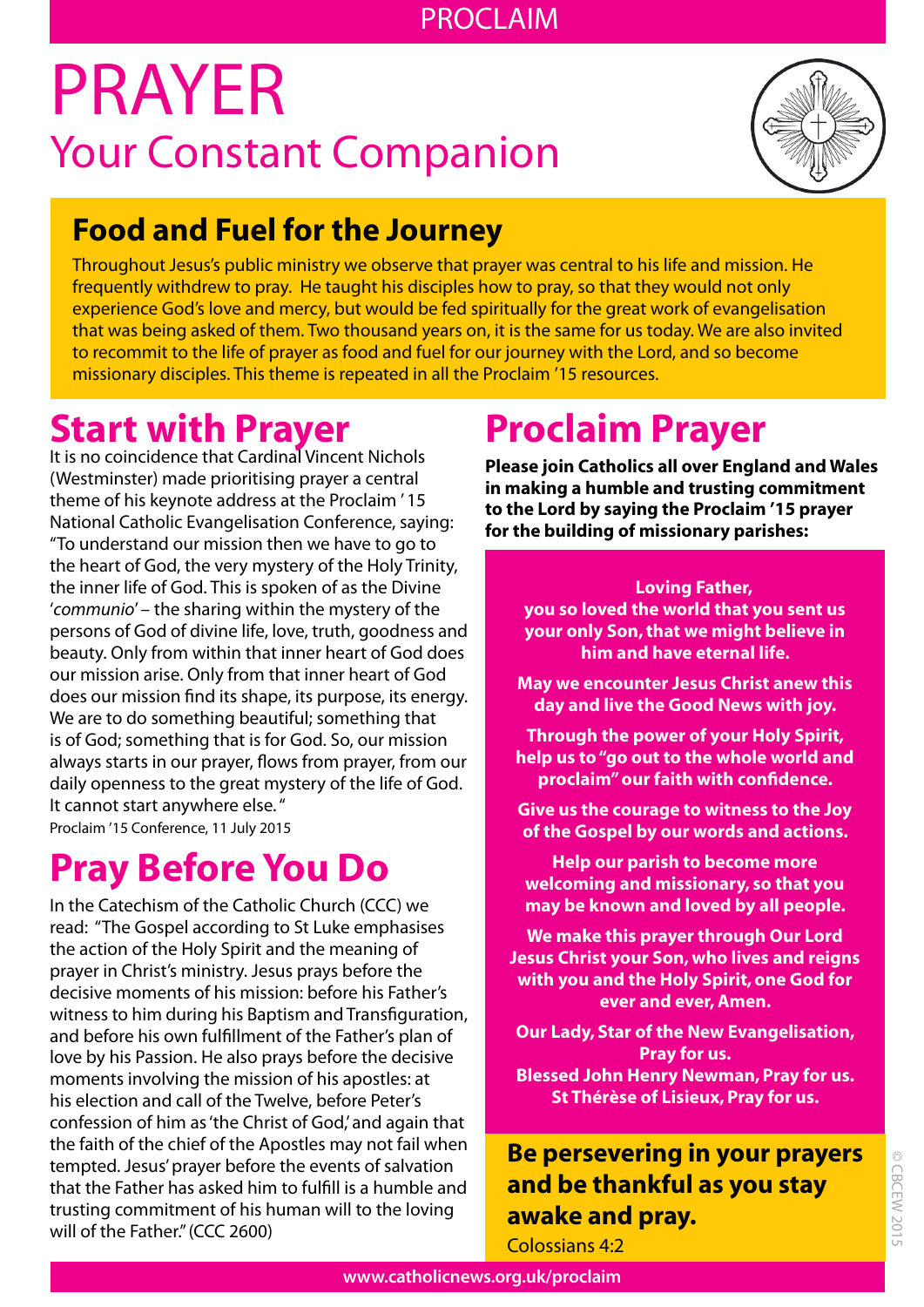### PROCLAIM

## KEYS TO BECOMING A MISSIONARY PARISH

### CALLED AND CHOSEN **Key**



Remember that God has called and chosen you to share the Good News of the Gospel. He is inviting you every day to be renewed through a personal encounter with his Son, Jesus Christ.

ALWAYS PRAY **Key**

> Prayer should underpin the start, middle and end points of your missionary efforts. Prayer will sustain you throughout your journey.

GOD IS PRESENT **Key**

> Your journey to becoming a missionary parish is not a search for Jesus; you are being called to walk alongside him. He is already here. Everywhere. All the time. He is your constant companion.

### SHARE THE JOY OF THE GOSPEL **Key**

The Gospel is the Word of the Lord. Be mindful of, and respect it, at all times. Read the Gospel, reflect upon it and be confident in sharing it joyfully with others.

#### INVITE OTHERS ON THE JOURNEY **Key**

Be open to everyone and invite them to join you on the journey of faith in a welcoming, friendly and non-judgemental way. Create opportunities for people to engage in ways that are appropriate to them and their needs.

#### LOVE IN ACTION **Key**

A loving action always bears fruit. God acts through you in every act of kindness great or small. Remember to live the message openly by being joyful when you help others.

#### SIMPLE ACTS DONE WELL **Key**

St Thérèse of Lisieux reminds us there is great evangelising power in simplicity. Avoid over complicating things and focus instead on doing simple things in the best possible way.

**COMMUNICATION Key**

> Think about how the world is communicating today. If needed, enlist the help of those with "know how" to embrace and make the most of new media (e.g. website, Facebook, Twitter).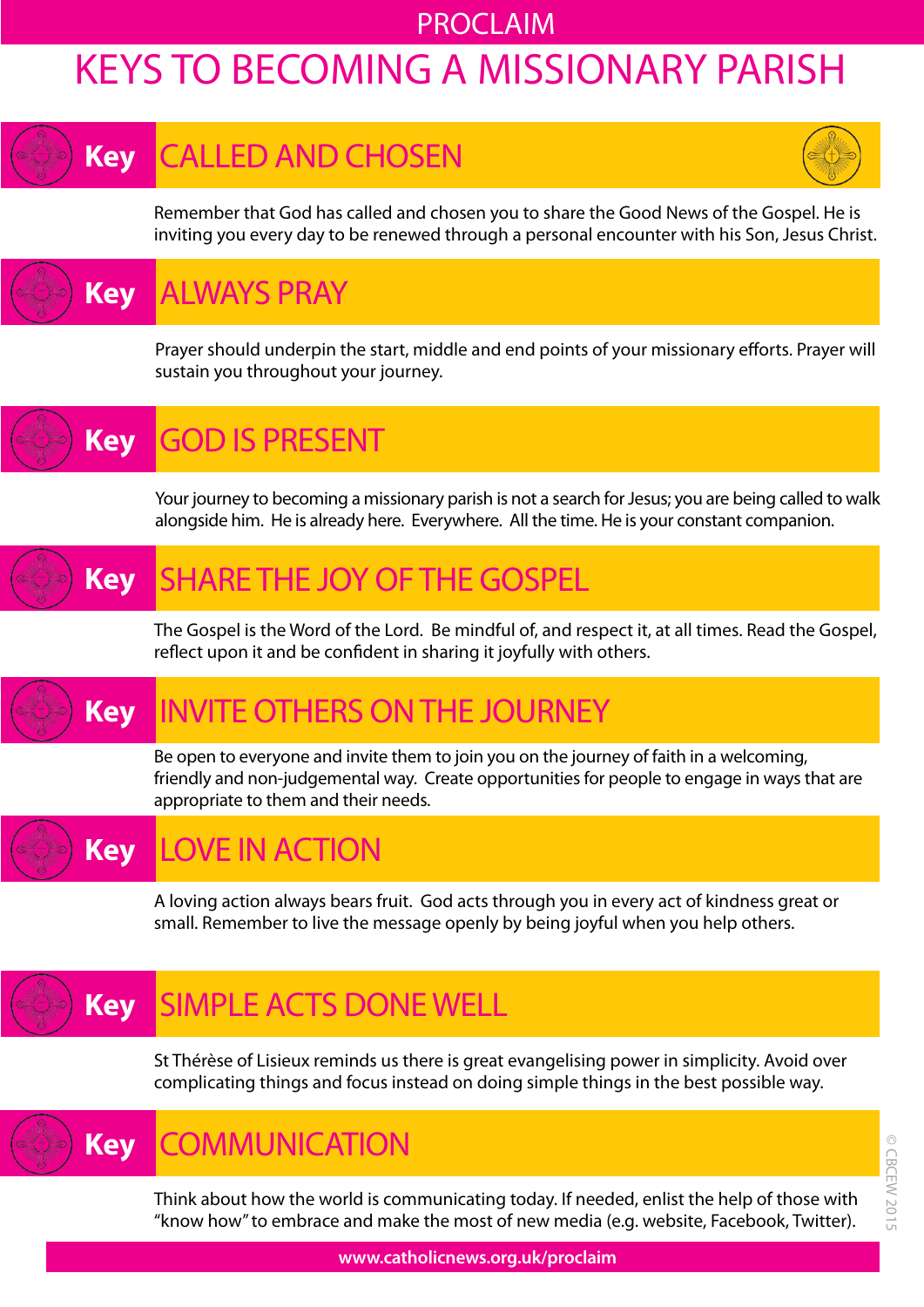### PROCLAIM

## SHARING YOUR TESTIMONY

### **Learning from Pope Paul VI**

"… It is appropriate first of all to emphasise the following point: for the Church, the first means of evangelisation is the witness of an authentically Christian life, given over to God in a communion that nothing should destroy and at the same time given to one's neighbour with limitless zeal. As we said recently to a group of lay people, 'Modern man listens more

willingly to witnesses than to teachers, and if he does listen to teachers, it is because they are witnesses." Pope Paul VI, Apostolic Exhortation, Evangelii Nuntiandi, 41

#### SHARING YOUR TESTIMONY IS A GIFT TO ANOTHER **Tip**

Whatever your story, remember your testimony of faith is a gift to someone else. Have confidence that the Lord can use it no matter how humble you feel it is. Testimonies help people to identify with you and your faith in real life situations. A testimony should always be shared in a non-confrontational way and aim to engage the heart as well as the mind. It should demonstrate God's love and/or mercy and his presence in our world today.

#### UNDERSTAND THE PURPOSE OF TESTIMONY **Tip**

Testimonies should aim to increase faith in the minds and hearts of all those who hear them. They should communicate an encounter with the Lord. Reflect, with others, on the purpose of sharing a testimony - to engage the listener, raise curiosity, and ignite a desire to learn more about Jesus Christ and the Catholic Faith.

## **Tip**

## CREATE OPPORTUNITIES FOR TESTIMONY SHARING

Invite parishioners to write about their stories of encounter with Jesus Christ. Provide opportunities for them to share their testimonies with fellow parishioners, so that they can practise and grow in confidence as evangelisers.

## **Tip**

### SUPPORT AND GUIDANCE

Create an easy-to-use template to support your testimony preparation.Think beginning, middle and end. Firstly, write about the context and background that relates to your encounter with Jesus Christ. Next, describe simply and clearly what happened during the encounter. Finally, comment on how your life was changed and/or enriched by this experience.

### **Tip** KEEP A FAITH DIARY

Consider keeping a record of moments of encounter with the Lord. Make notes to keep your points clear. When you meet someone, choose one of your stories to share with them, as best fits that person. Avoiding reading them your story and speak from the heart.